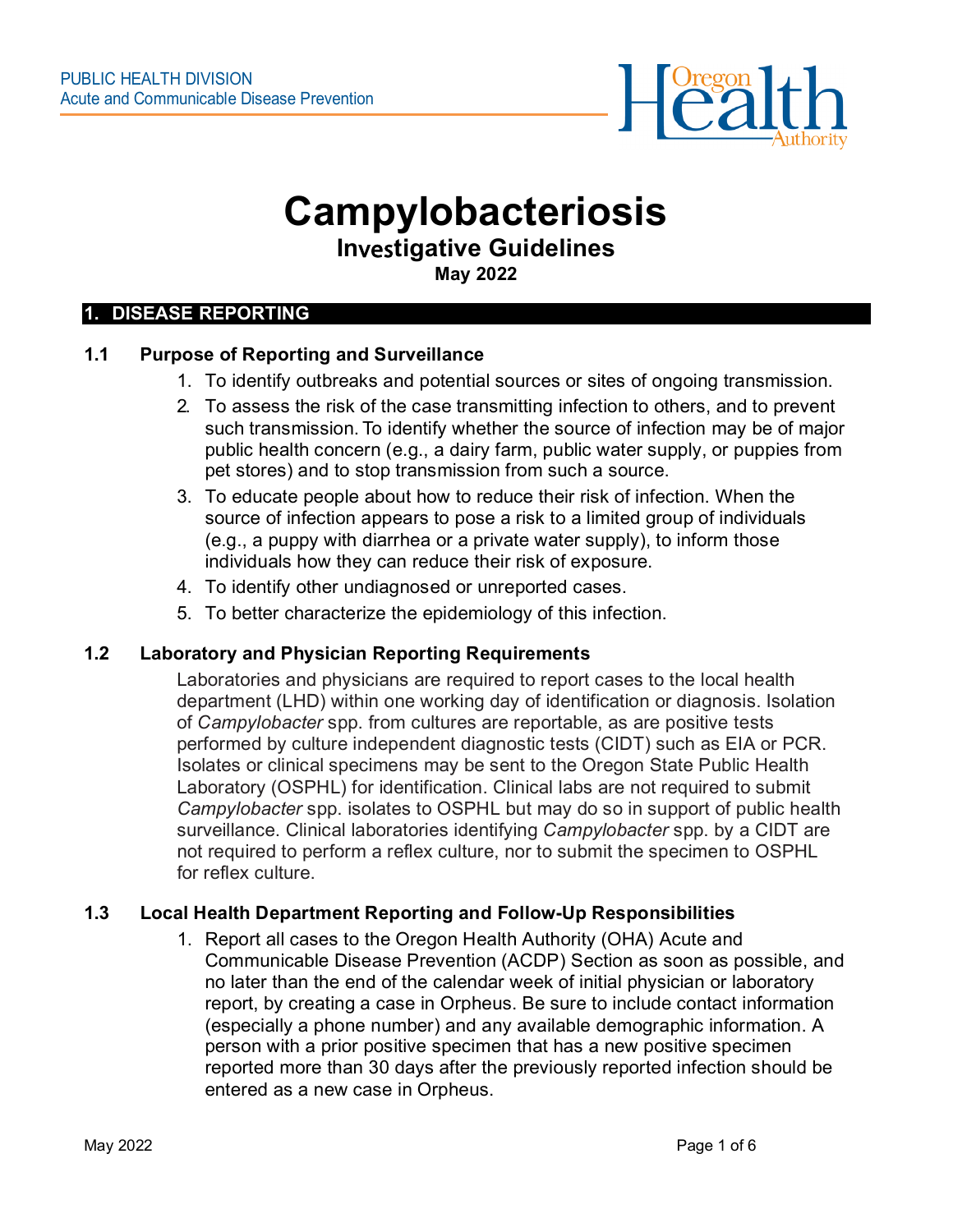- 2. OHA ACDP routinely investigates cases for LHDs that have requested this assistance. LHDs that opt to conduct their own case investigations are required to interview confirmed and presumptive cases and enter a date in the "LHD Completion Date" box in Orpheus when investigation is complete.
- 3. When the number of cases is greater than expected, LHDs may conduct an outbreak investigation or opt to have OHA ACDP investigate. Please contact the OHA ACDP on-call epidemiologist if there is any question about whether the number of cases in any reporting interval exceeds the epidemic threshold according to historical baseline data. Follow-up investigation should begin within one working day of detection of a suspected outbreak (see §6).

# **2. THE DISEASE AND ITS EPIDEMIOLOGY**

#### **2.1 Etiologic Agent**

*Campylobacter* species, Gram-negative bacteria. Ninety percent of human cases are attributed to *C. jejuni*; other species, such as *C. coli* and *C. upsaliensis*, can also infect people.

#### **2.2 Description of Illness**

Infection can cause a spectrum of disease, ranging from uncomplicated gastroenteritis to fulminant disease like that seen with severe ulcerative colitis. Typical symptoms include diarrhea (often bloody), abdominal pain, nausea, and vomiting. Many patients report prodromal symptoms of fever, malaise, headache, myalgias, or arthralgias. Symptoms usually persist for less than one week. Approximately one in 1,000 reported cases develop Guillain-Barré syndrome (GBS), an autoimmune-mediated neurologic disorder that is potentially life-threatening. Other (rare) post-infectious complications include reactive arthritis and irritable bowel syndrome. Invasive disease is uncommon, even in neonates. The organism may rarely cause extraintestinal infections such as bacteremia, meningitis, or other focal infections.

# **2.3 Epidemiology**

Campylobacteriosis is the most common bacterial enteric infection reported in Oregon. Young children (< 5 years of age) have the highest incidence of illness, compared with other age groups. See 2019 Annual Report for additional detail: [https://tableau.dhsoha.state.or.us/#/site/OHA/views/2019AnnualReport/Campylo](https://tableau.dhsoha.state.or.us/#/site/OHA/views/2019AnnualReport/Campylobacteriosis?:iid=1) [bacteriosis?:iid=1](https://tableau.dhsoha.state.or.us/#/site/OHA/views/2019AnnualReport/Campylobacteriosis?:iid=1)

#### **2.4 Reservoirs**

Animals — notably young cattle, poultry, dogs, and cats.

#### **2.5 Sources and Routes of Transmission**

Fecal-oral. Most transmission is probably foodborne, reflecting inadequate cooking or mishandling of contaminated foodstuffs. Commonly recognized sources and routes of transmission include: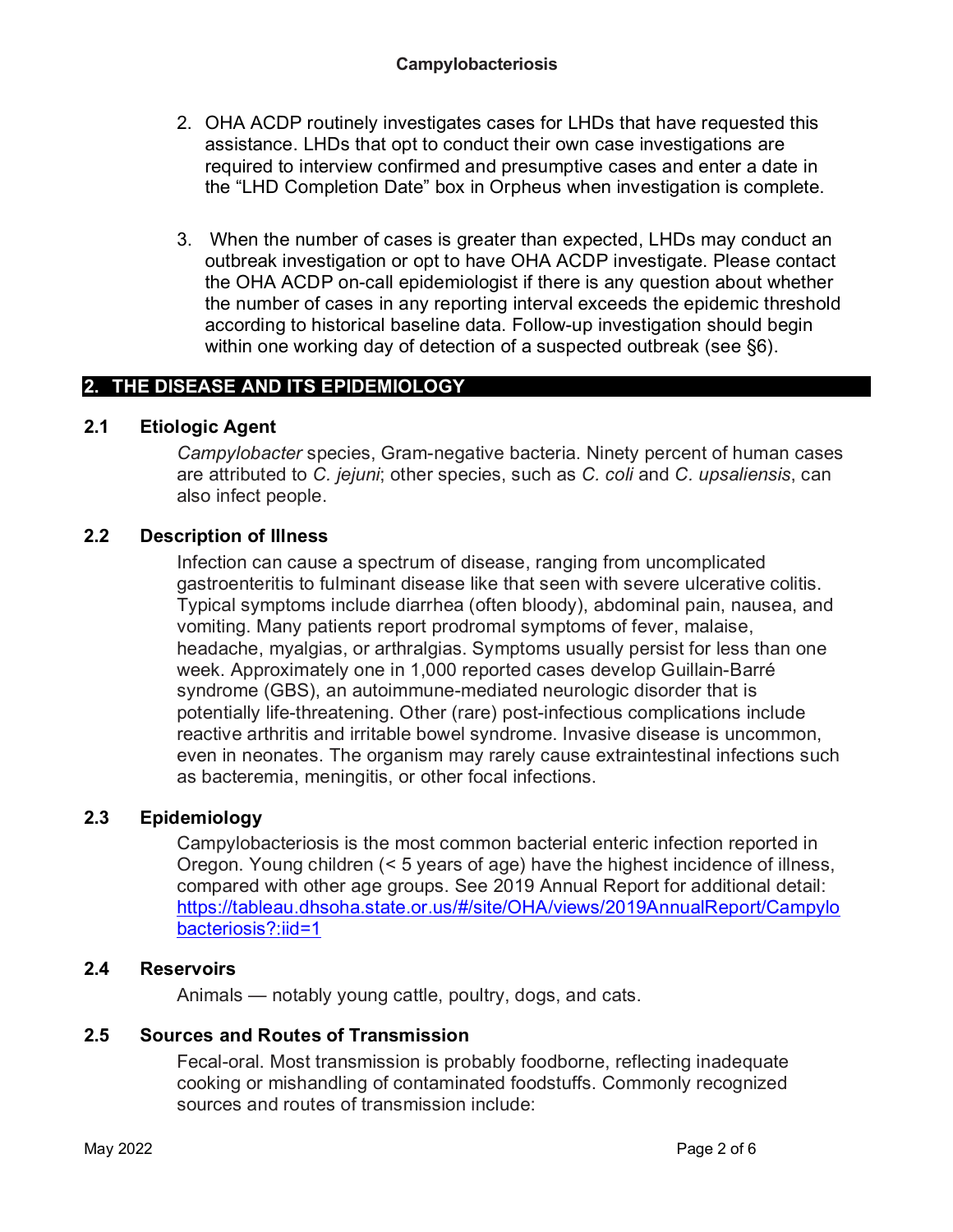- 1. Unpasteurized (raw) milk
- 2. Handling or eating undercooked or raw meat, particularly poultry
- 3. Contaminated and inadequately treated drinking water
- 4. Contact with animals (especially puppies and kittens with diarrhea)

# **2.6 Incubation Period**

Typically, 2–5 days; can range from 1-10 days.

#### **2.7 Period of Communicability**

The organism is shed in the feces for a few days to several weeks, but direct person-to-person transmission is surprisingly uncommon, probably reflecting a high infectious dose. However, contact with infected infants poses a particular risk. A chronic carrier state is unlikely. Most patients treated with macrolides (e.g., erythromycin and azithromycin) stop shedding after 72 hours of treatment. Antimicrobials do not prolong the period of shedding, unlike with salmonellosis.

#### **2.8 Treatment**

Fluid and electrolyte replacement may be indicated. Children with dysentery due to *C. jejuni* benefit from early treatment (within 3 days of onset) with azithromycin. Treatment with azithromycin or ciprofloxacin may benefit adults experiencing high fever, bloody diarrhea, or more than eight stools per day. Fluoroquinolone resistance is high in many countries; accordingly, azithromycin should be considered first-line therapy when there is a history of international travel preceding infection.

# **3. CASE DEFINITIONS, DIAGNOSIS AND LABORATORY SERVICES**

# **3.1 Confirmed Case Definition**

Anyone with *Campylobacter* spp. cultured from a clinical specimen.

# **3.2 Presumptive Case Definition**

A person from whom a culture-independent diagnostic test (e.g., EIA or PCR) detects *Campylobacter* and who:

- 1. has no reflex culture performed
- 2. has pending culture results
- 3. has negative culture results

OR

A person with compatible illness (e.g., diarrhea, abdominal pain, nausea, or vomiting) who is epidemiologically linked to a case that meets the presumptive or confirmed laboratory criteria for diagnosis.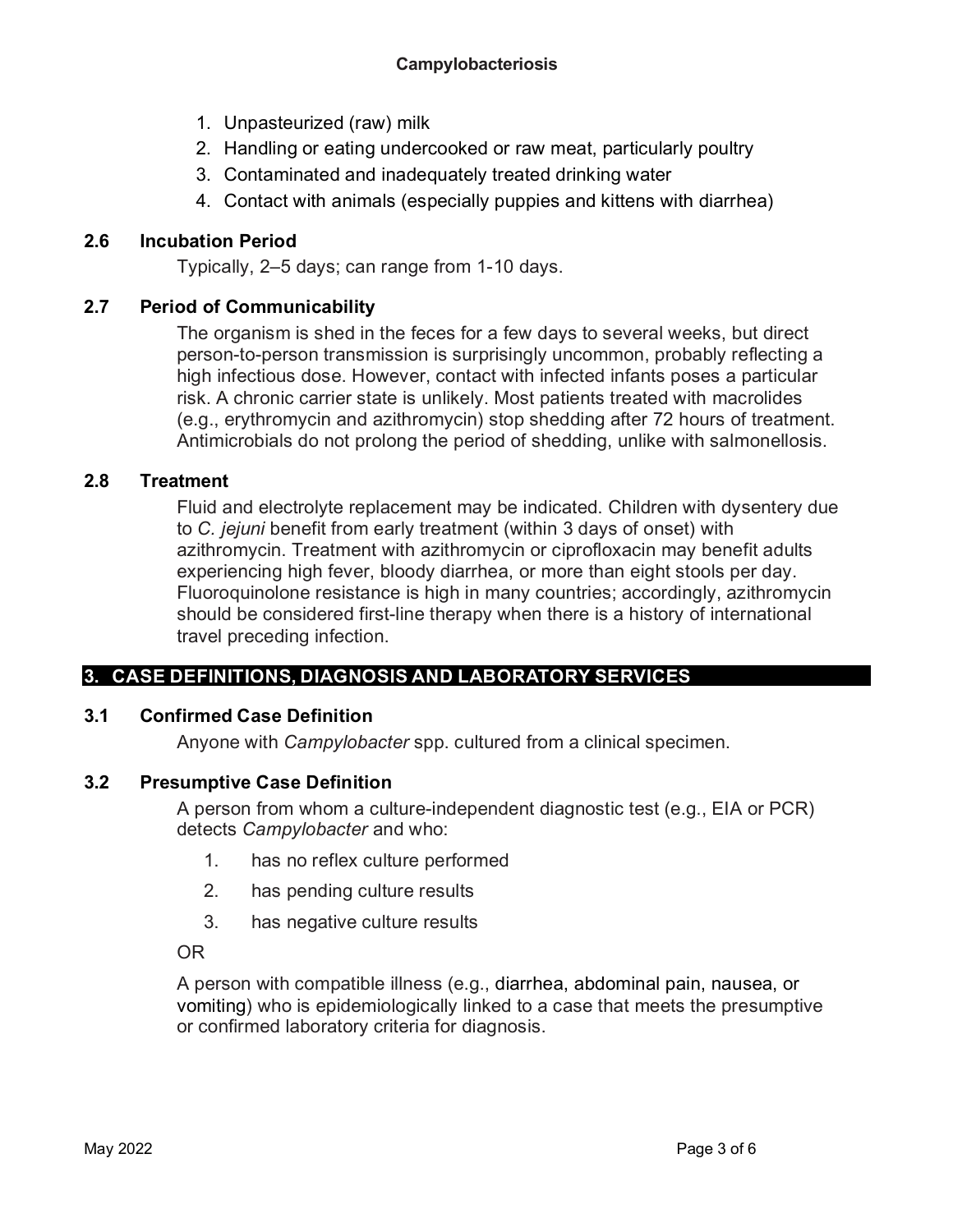#### **3.4 Services Available at the Oregon State Public Health Laboratory (OSPHL)**

OSPHL provides identification of *Campylobacter* spp. Whole genome sequencing of all *Campylobacter* spp. isolates is performed for surveillance purposes (e.g., to identify disease clusters). For *Campylobacter* spp. that OSPHL is not able to speciate, the isolate will be sent to CDC, or analysis of the whole genome sequencing data will be requested.

Specimens positive for *Campylobacter* by CIDT may be submitted to OSPHL for *Campylobacter* culture. This is usually by request of the FoodNet team when a common source may be suspected.

For outbreak investigations, the BioFire Multiplex Gastrointestinal PCR Panel and stool culture are available on approval by an OHA ACDP epidemiologist.

For stool culture or BioFire PCR testing, submit fresh stool in Cary Blair transport media. For isolate identification, submit a pure culture of the organism on media that will support growth in a sealed CO2 transport bag. See the OSPHL Test Menu for complete submission criteria [\(www.healthoregon.org/labtests\)](http://www.healthoregon.org/labtests).

Samples for *Campylobacter* identification or *Campylobacter* culture must be accompanied by a completed OSPHL General Microbiology Test Request Form. Samples for BioFire testing must be accompanied by a completed OSPHL Virology/Immunology Test Request Form. Both forms are available at [www.bitly.com/phl-forms.](http://www.bitly.com/phl-forms)

# **4. ROUTINE CASE INVESTIGATION**

Some LHDs conduct their own case investigations and others have arranged to have investigations routinely conducted by OHA ACDP. Please notify OHA ACDP if your agency would like to request assistance with case investigations on a routine basis. LHDs that routinely conduct their own investigations but need assistance with a specific case should leave a note in Orpheus for the state disease epidemiologist (name can be found by clicking on "Manage this Case").

# **4.1 Identify Source of Infection**

Obtain demographic (e.g., race, ethnicity, and occupation) and clinical data (e.g., onset date, symptoms, and whether hospitalized overnight; note that ER visit alone does not count as hospitalization). The investigation focuses on exposures in the 1 to 7 days before onset. Information such as the following should be obtained:

1. Name, diagnosis, telephone number, and address of any acquaintance or household member with a similar illness. Any identified individuals that meet the presumptive case definition should be reported and investigated in the same manner as a confirmed case. Stool testing is not necessary for the identified individuals unless the index case's source of infection appears to be a dairy farm or public water supply (see §6).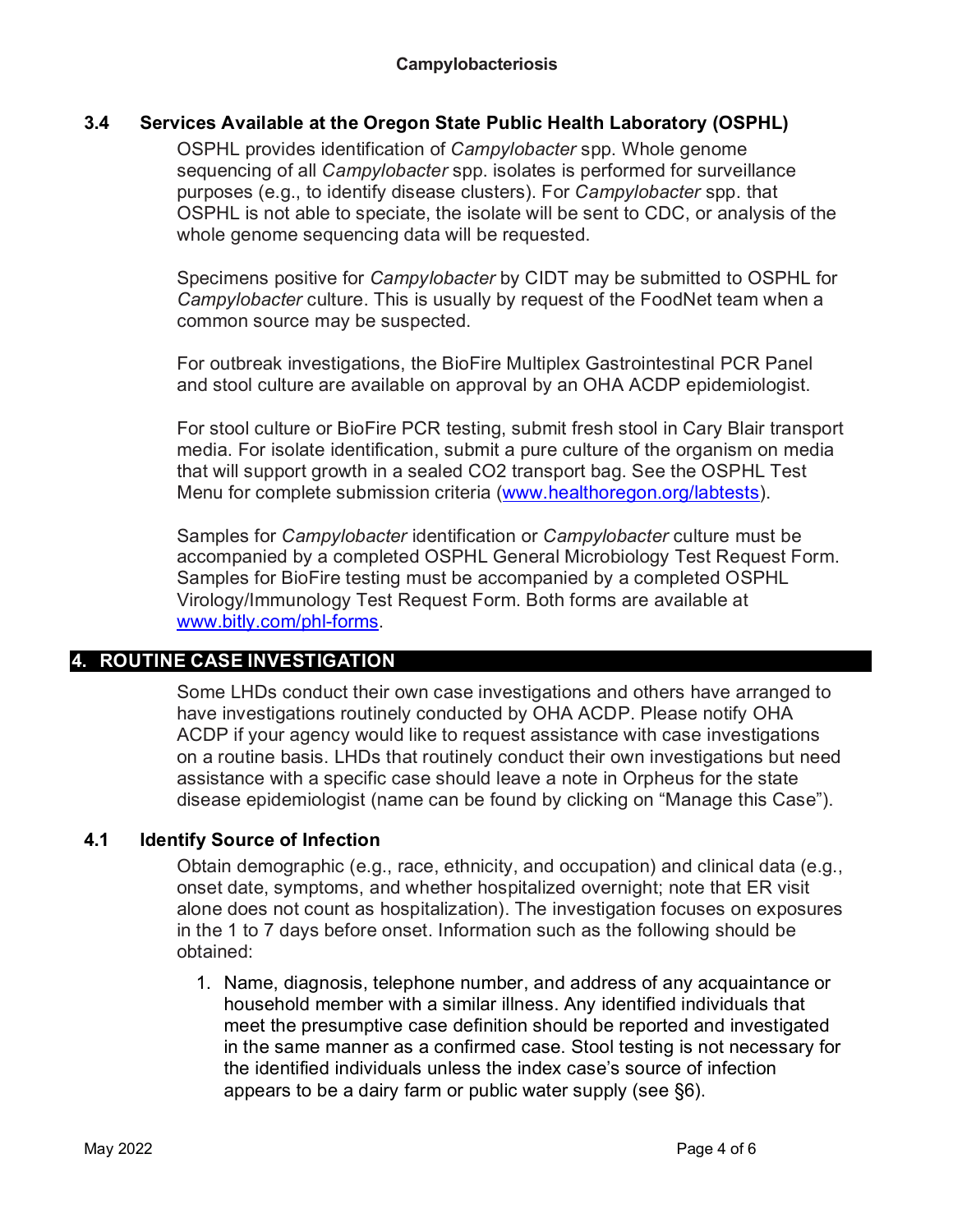- 2. Exposures to well water or wild water (e.g., water from streams or lakes) that was consumed purposefully or accidentally during work or sports activity. Water used only after boiling need not be included. If a public water supply is implicated, see §6.
- 3. Whether case consumed raw (unpasteurized) milk. If so, identify the brand or source. If a dairy farm is implicated, see §6. How long has the case been a raw milk drinker?
- 4. Whether case handled or ate raw or undercooked meat or poultry.
- 5. Name, date, and location of any restaurant meals.
- 6. Date, location, and sponsor of any public gathering where food was consumed.
- 7. Whether case had contact with pets, poultry, or other animals. If so, have any of these animals recently experienced diarrhea?
- 8. Travel history (within Oregon, within the U.S., or outside the U.S.), including travel dates.

9.Whether case had contact with diapered or incontinent individuals.

# **4.2 Identify Potentially Exposed Persons**

- 1. Contacts: This is particularly important for persons who have changed diapers of infected children.
- 2. Other ill persons: Laboratory testing of epi-linked presumptive cases is not warranted unless a dairy farm or public water supply is a likely source of infection (see §6).

# **4.3 Environmental Evaluation**

None, unless a dairy farm or public water supply is implicated (see §6).

# **5. CONTROLLING FURTHER SPREAD**

#### **5.1 Education**

If a suspected source of infection is identified and it has the potential for transmitting infection to a defined population, advise those at risk on measures to avoid exposure. For example:

- 1. Wash hands after handling any animals, raw meat and poultry, and ALWAYS before food preparation
- 2. Avoid drinking or swallowing untreated surface water (if necessary, water should be brought to a boil or chemically treated before drinking)
- 3. Eschew raw (unpasteurized) milk
- 4. Avoid eating raw or undercooked poultry and meat
- 5. Avoid cross-contamination of utensils or food that will be served without further cooking
- 6. Wash hands after defecating or changing diapers